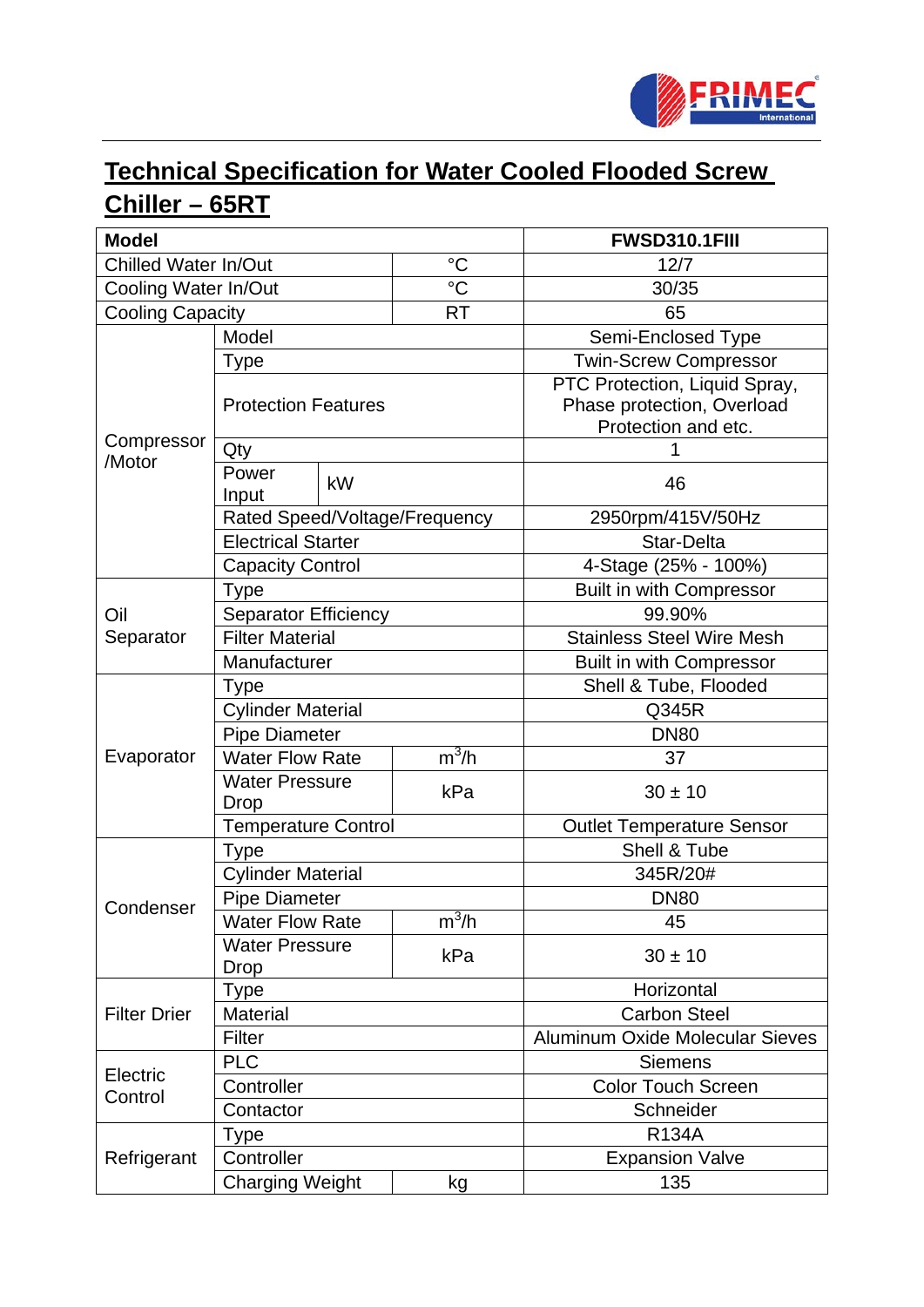

| <b>Dimension</b> | Length | mm | 3300 |
|------------------|--------|----|------|
|                  | Width  | mm | 1200 |
|                  | Height | mm | 1750 |
| Weight           |        | kg | 2500 |

## **Parts List**

| <b>No</b>      | <b>Part Name</b>       | <b>Brand</b>        |
|----------------|------------------------|---------------------|
|                | Evaporator             | <b>T-Source</b>     |
| $\overline{2}$ | Condenser              | <b>T-Source</b>     |
| 3              | Economizer             | Wei Yi              |
| 4              | <b>Expansion Valve</b> | Danfoss/Emerson/STF |
| 5              | <b>Thermal Relay</b>   | Schneider           |
| 6              | <b>Pressure Sensor</b> | HUBA/JUMO           |
| 7              | <b>PLC</b>             | Siemens/LG          |
| 8              | Controller             | Weinview            |
| 9              | Contactor              | Schneider/LG        |
| 10             | Intermediate Relay     | Weidmuller          |
| 11             | Lighting               | Schneider           |
| 12             | <b>Switch</b>          | Schneider           |

#### **Remarks:**

Parts are supply from two or three different supply chains. Therefore, same parts supplied might be different from above with same quality.